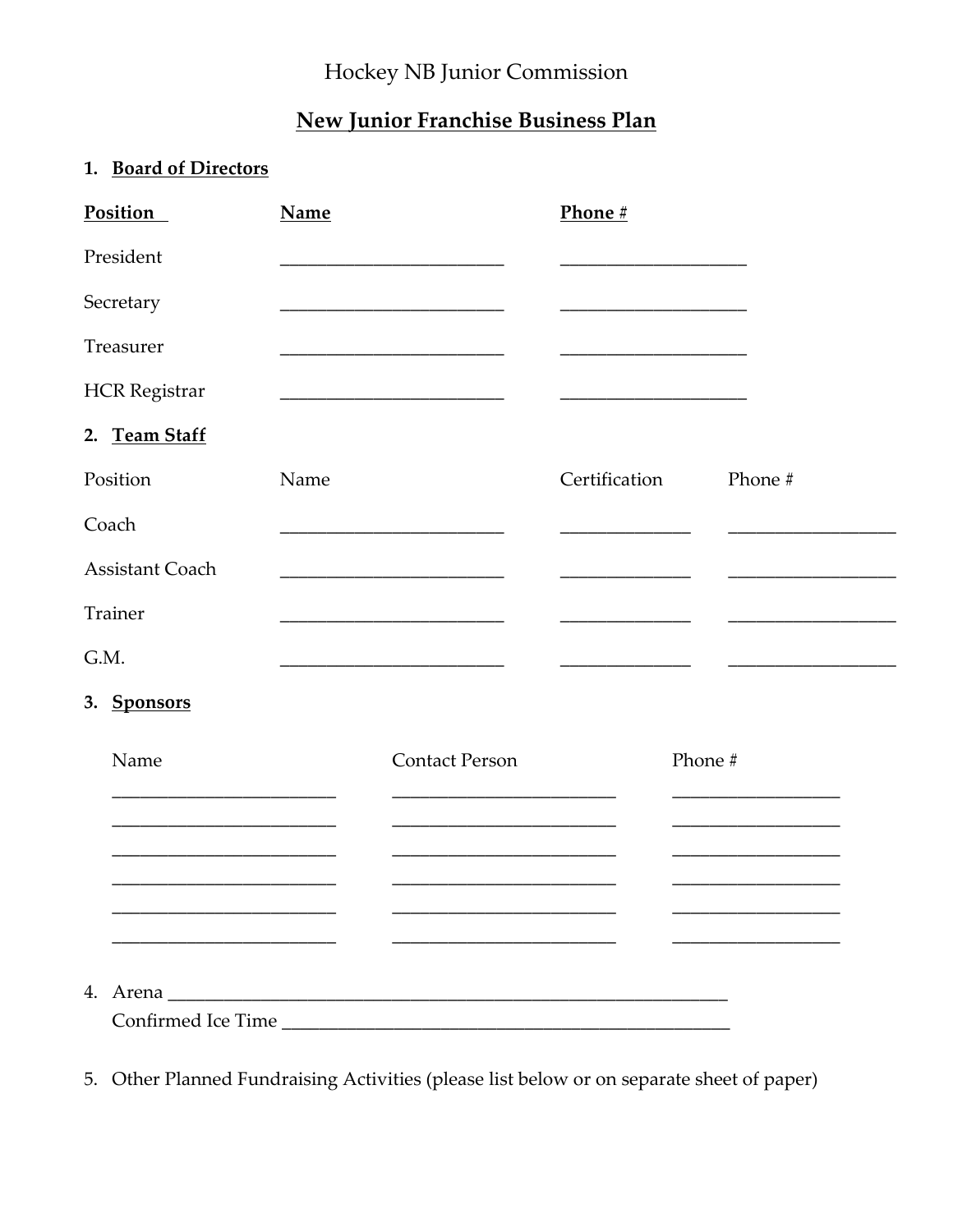#### Board of Directors

- President signs Team Application for Membership
	- Secretary signs Team Application for Membership
- Treasurer
- Registrar responsible for all Hockey Canada Registry team/member requirements

#### Board is responsible to

- $\triangleright$  Ensure viability of franchise (short and long-term)
- $\triangleright$  Only for off-ice team activities
- $\triangleright$  Minimum of 3 person, 2 of whom shall not be members of team staff
- Submit annually HNB team application for membership, HNB team fees to Hockey NB
- $\triangleright$  RETURNING TEAM submit annual budget, league fees to league.

#### Team Staff

- Coach(s) certification requirement
- Assistant coach(s) certification requirement
- Trainer certification requirement
- General Manager Liaison between Board and team staff

## New Team Applications

- Submit business plan (application /board of directors/budget) to Junior Commission
- $\triangleright$  Submit sponsor contact names, contact information, letters of intent
- Junior Commission verifies all aspects of business plan and makes recommendation to league
- $\triangleright$  League votes to accept new franchise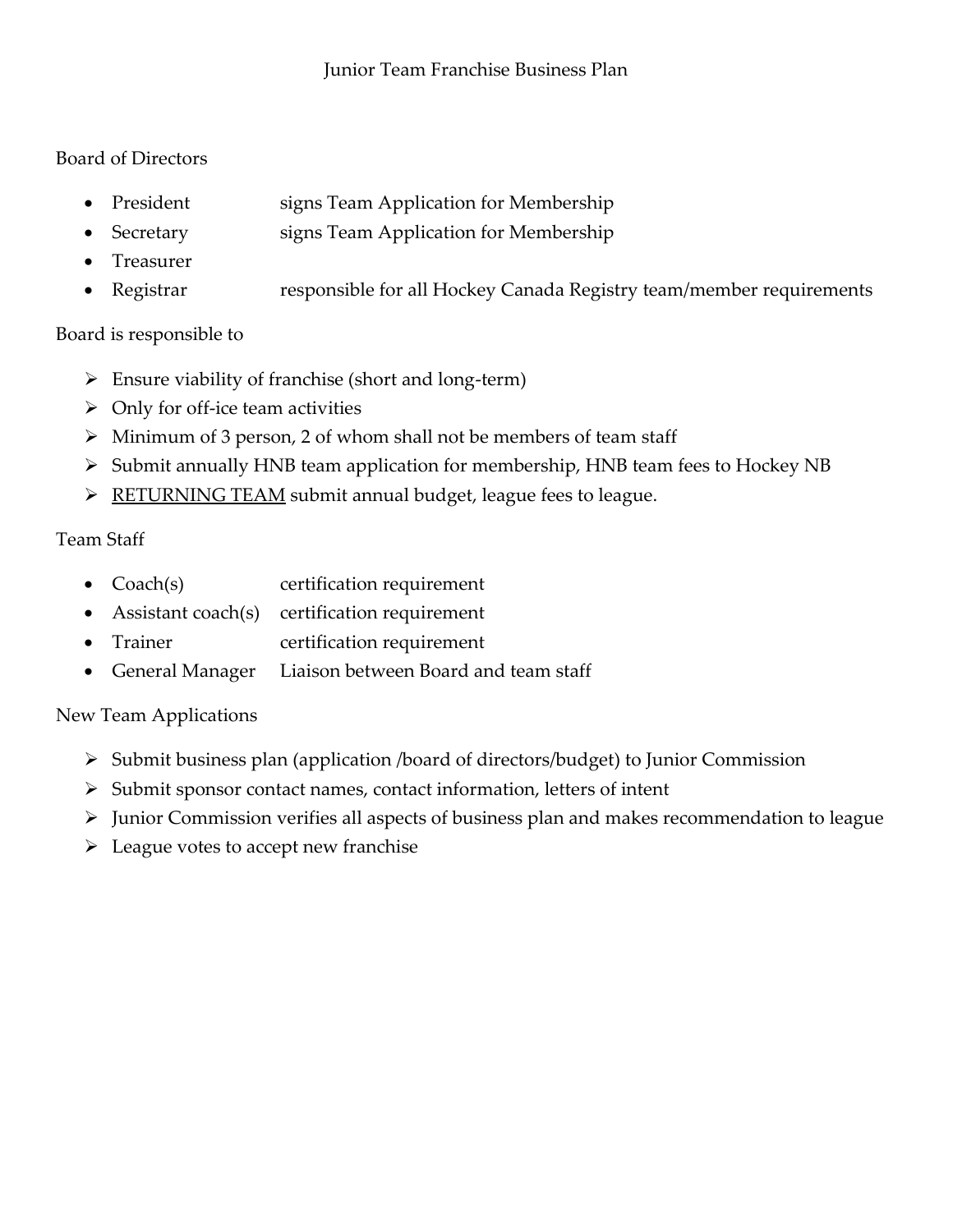Juinor Team Budget

| Revenues                   |    |  |  |  |
|----------------------------|----|--|--|--|
| Player fees                |    |  |  |  |
| Sponsor Financial donation |    |  |  |  |
| Gate revenue               |    |  |  |  |
| Fundraising                |    |  |  |  |
| .50/50                     |    |  |  |  |
| . Chuck $-$ a- puck        |    |  |  |  |
| . Game promotion           |    |  |  |  |
| Advertising (Programs)     |    |  |  |  |
| <b>TOTAL REVENUE</b>       | \$ |  |  |  |

|       | <b>Expenses</b>                      |  |
|-------|--------------------------------------|--|
|       | HNB fees                             |  |
|       | . Team membership                    |  |
|       | . Player Insurance                   |  |
|       | . Coach membership                   |  |
|       | . Bench membership                   |  |
|       | . Bench insurance                    |  |
|       | . Affiliation                        |  |
|       | . Inter-Branch transfers             |  |
|       | . Don Johnson Cup Assessment         |  |
|       | League Fees                          |  |
|       | . Membership                         |  |
|       | . Performance bond                   |  |
|       | . Franchise fee                      |  |
|       | Game Fees                            |  |
| . Ice |                                      |  |
|       | . Referees                           |  |
|       | . Game officials                     |  |
|       | . Music                              |  |
|       | . Promotions (Fan Appreciation Exp.) |  |
|       | . Security                           |  |
|       | . Program/posters.tickets            |  |
|       | Player expenses                      |  |
|       | . Sweater lettering                  |  |
|       | . Sweater/pants/socks/bags           |  |
|       | . Travel (bus/gas/meals)             |  |
|       | . Pucks                              |  |
|       | . Laces/tape                         |  |
|       | . Water bottles                      |  |
|       | . Skate sharpening                   |  |
|       | . Track suits/jackets/hats           |  |
|       | . Toiletry bags                      |  |
|       | Coach expenses                       |  |
|       | . Telephone/email                    |  |